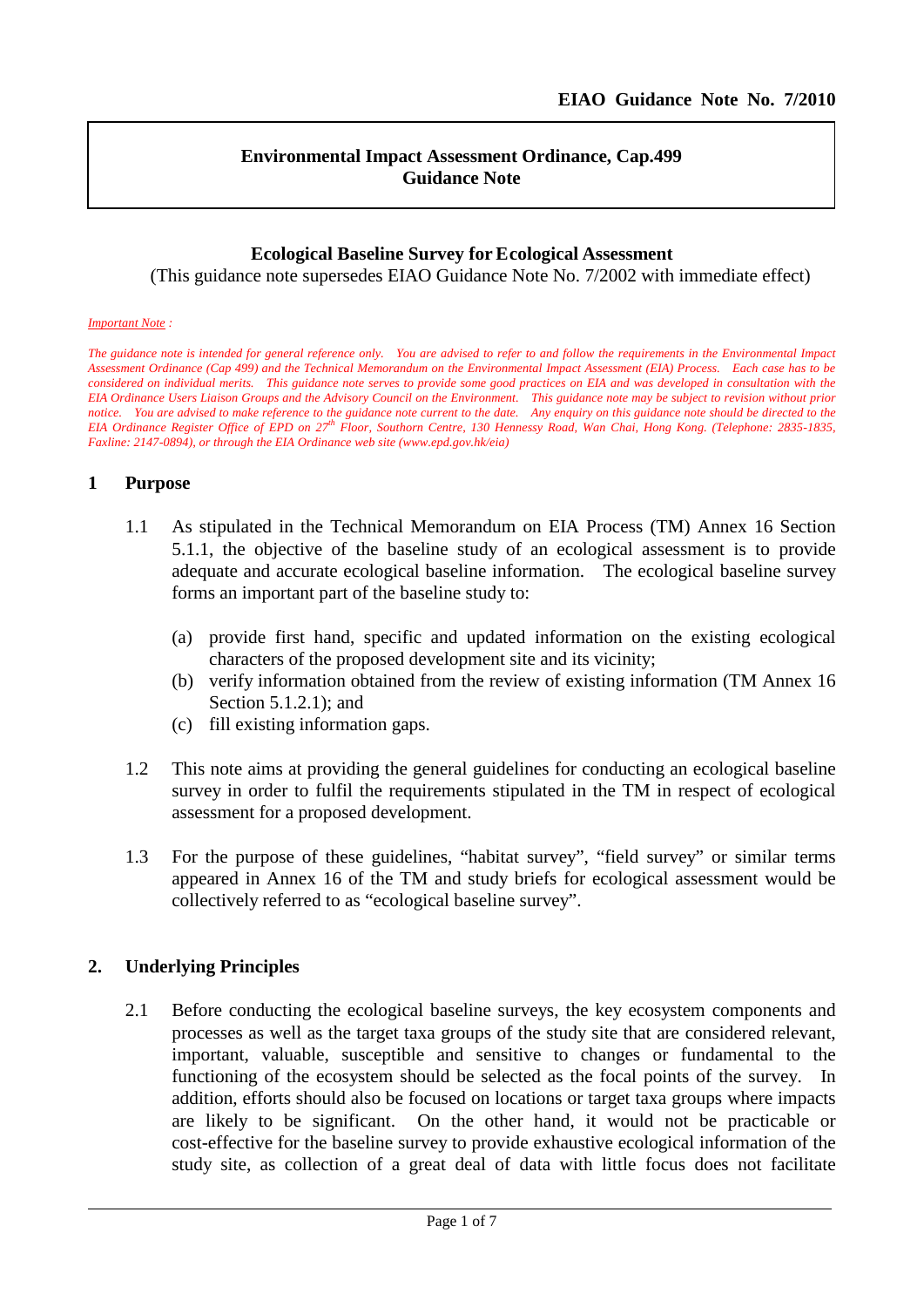subsequent ecological assessment.

- 2.2 The ecological baseline survey aims at collecting ecological data through sampling. The actual sampling effort would generally depend on the physical size of the site, diversity of the habitats, flora and fauna, seasonal variation of the target taxa groups under study and availability of existing ecological baseline information. The project proponent, in consultation with environmental consultants where applicable, should determine the appropriate amount of sampling effort in each case based on their professional judgement and actual site situations. In all cases, there should be adequate samplings to ensure that the data obtained are representative to address both spatial and temporal variations. The sampling efforts (e.g. number and frequency of sampling, locations and timing of surveys, etc.) and methods should be appropriately presented in the EIA report for audit purpose.
- 2.3 Survey methods used should be scientifically robust and appropriate for the habitats and target taxa groups under study. Standardized survey methods should be applied wherever appropriate so that results can be compared with those arising from other studies. If the methods used vary from accepted methods in order to meet the specific needs of a study, the justifications and reliability of the results should be thoroughly presented in the EIA report. The surveys should also be carried out by personnel with adequate knowledge and field experience of the target taxa groups to be surveyed.
- 2.4 Besides recording the species of the target taxa groups at the site through sampling, the dominant flora and fauna as well as any species of conservation importance should also be noted. The ecological baseline survey should also aim at providing insight into the ecological functions and importance of the habitats in question. For instance, during a bird survey, any notable behaviour such as feeding, roosting or breeding of the birds and the associated habitats and vegetation where they show such behaviours should be recorded. In fact, any special species-habitat relationships observed during the survey should be noted down. Such information is relevant and essential for subsequent impact identification, evaluation and mitigation.
- 2.5 In essence, an ecological baseline survey aims at revealing the ecological profile of the study area to facilitate the subsequent impact assessment and mitigation. The EIA study brief may also stipulate additional requirements on the ecological baseline survey taking into account the nature of the project, site conditions and valid concerns of the public. However, as each survey has its specific constraints and, probably, unique circumstances, it may not be possible nor appropriate to specify every single detail (e.g. the exact numbers, dates, routes, methodology, etc.) in the EIA study brief. Further investigations to address specific issues may be required during the course of the EIA study and be presented in the EIA report.

# **3 Duration of Survey**

- 3.1 TM Annex 16, Section 5.1.4 states that the duration of an "ecological baseline survey" required shall be defined in the EIA study brief issued under the EIA Ordinance.
- 3.2 The duration of an ecological baseline survey should be long enough for gathering the necessary baseline data. Generally, the duration of an ecological baseline survey should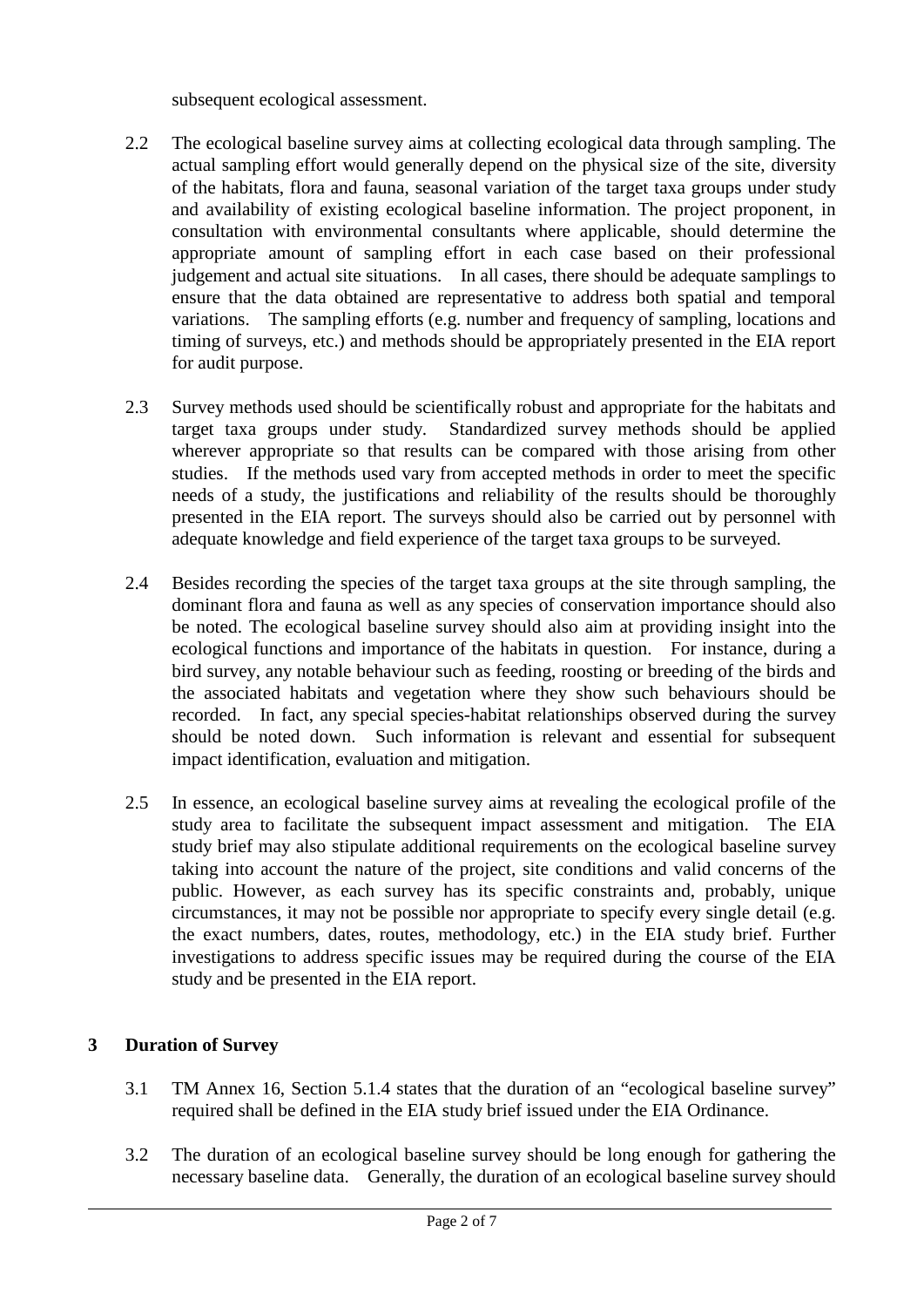be commensurate with the scale of the proposed development at hand, and the duration specified in the EIA study brief should be regarded as the minimum requirement. Representative information could be obtained in a reasonable period of time if appropriate survey and sampling methods are adopted. An unnecessarily long ecological baseline survey may not yield useful additional information but may impose difficulties on the project proponent in terms of costs, programming and project implementation.

- 3.3 The duration of an ecological baseline survey for a proposed development is generally dependent on the following factors:
	- (a) the geographical coverage of the study area;
	- (b) the diversity of habitats within the study area;
	- (c) the diversity of flora and fauna within the study area;
	- (d) presence of ecologically important species or habitats which exhibit distinct seasonal patterns (e.g. migratory animals, seasonal wetlands);
	- (e) availability of existing ecological information of the study area;

# **4. Seasonality**

- 4.1 In accordance with the TM Annex 16 Section 5.1.4, an ecological survey of a longer duration with regard to seasonal variations may be required if the area in question is likely to be supporting species of conservation importance which exhibit distinct seasonal patterns or when information on the site is inadequate.
- 4.2 Hong Kong has a sub-tropical climate and hence does not have four distinct seasons. Typically, Hong Kong has a wet hot "summer" and a dry cool "winter". (The average monthly temperature and rainfall are shown in Figures 1 and 2.) These two periods may be simply referred as "wet" season (April to October) and "dry" season (November to March). However, April and October are regarded by some ecologists as transitional months, the weather of which may not be typical for wet season and may vary from year to year. These considerations should be taken into account when designing survey programme and interpreting survey results.
- 4.3 In the marine environment, there are also seasonal variations. During the wet season, the discharge of the Pearl River makes the western waters remarkably low in salinity (can be lower than 10 ppt) while the eastern waters remain oceanic (salinity generally above 30 ppt). In the dry season when the freshwater discharge is much reduced, most of our waters are of rather uniformly high salinity. There are also some differences in water temperature and consequently dissolved oxygen levels between the two seasons. The range can be from under 10°C to over 30°C, and from less than 2 mg/L of dissolved oxygen in wet season to over 8 mg/L in dry months.
- 4.4 Different wildlife groups may differ in their activities and hence conspicuousness at different times of the year, as a result of difference in breeding seasons, migratory behaviour, or physiological changes (e.g. low temperature restricts activity of poikilotherms but not homeotherms). Therefore, to obtain good results, a target taxa group should be surveyed at the time of the year when the group is more active, conspicuous or easy to be identified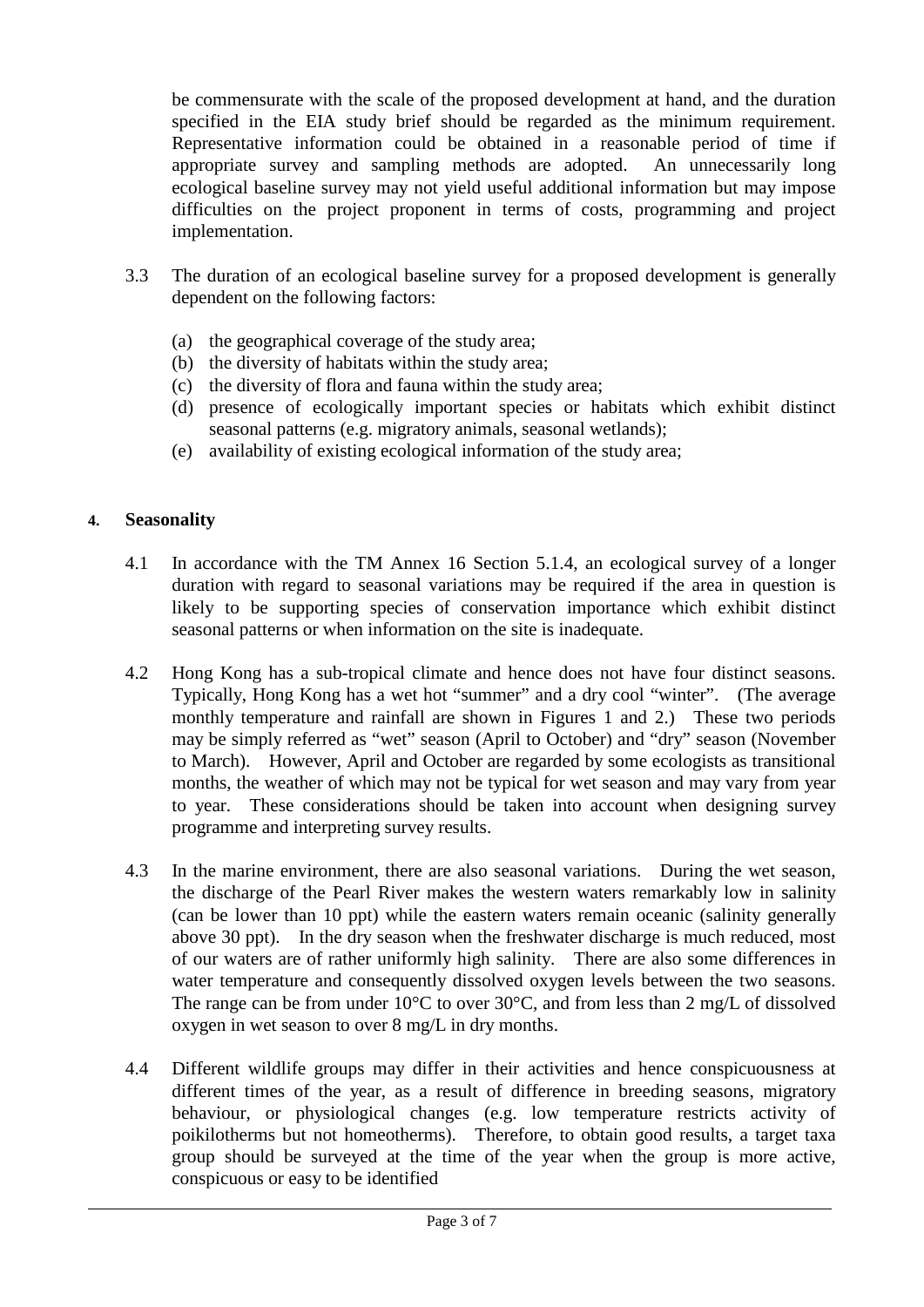

Figure 1. Monthly means of air temperature in Hong Kong for the period 1961 - 2000



Figure 2. Monthly means of rainfall in Hong Kong for the period 1961 - 2000

Data Source : Hong Kong Observatory Almanac, Hong Kong Observatory (2008)

4.5 The recommended survey seasons for the target taxa groups that are usually included in ecological baseline surveys are shown in Figure 3. It should be noted that the figure only serves as a reference for the period of a year when different faunal or floral groups are generally more conspicuous. The actual timing of survey may need to be adjusted if a target species has special seasonal or diurnal pattern (e.g. egretry should be surveyed during the breeding season of egrets and herons between March and August; it would be more effective to conduct survey for amphibians at night time during wet season) or for special habitat types where certain target species groups are expected.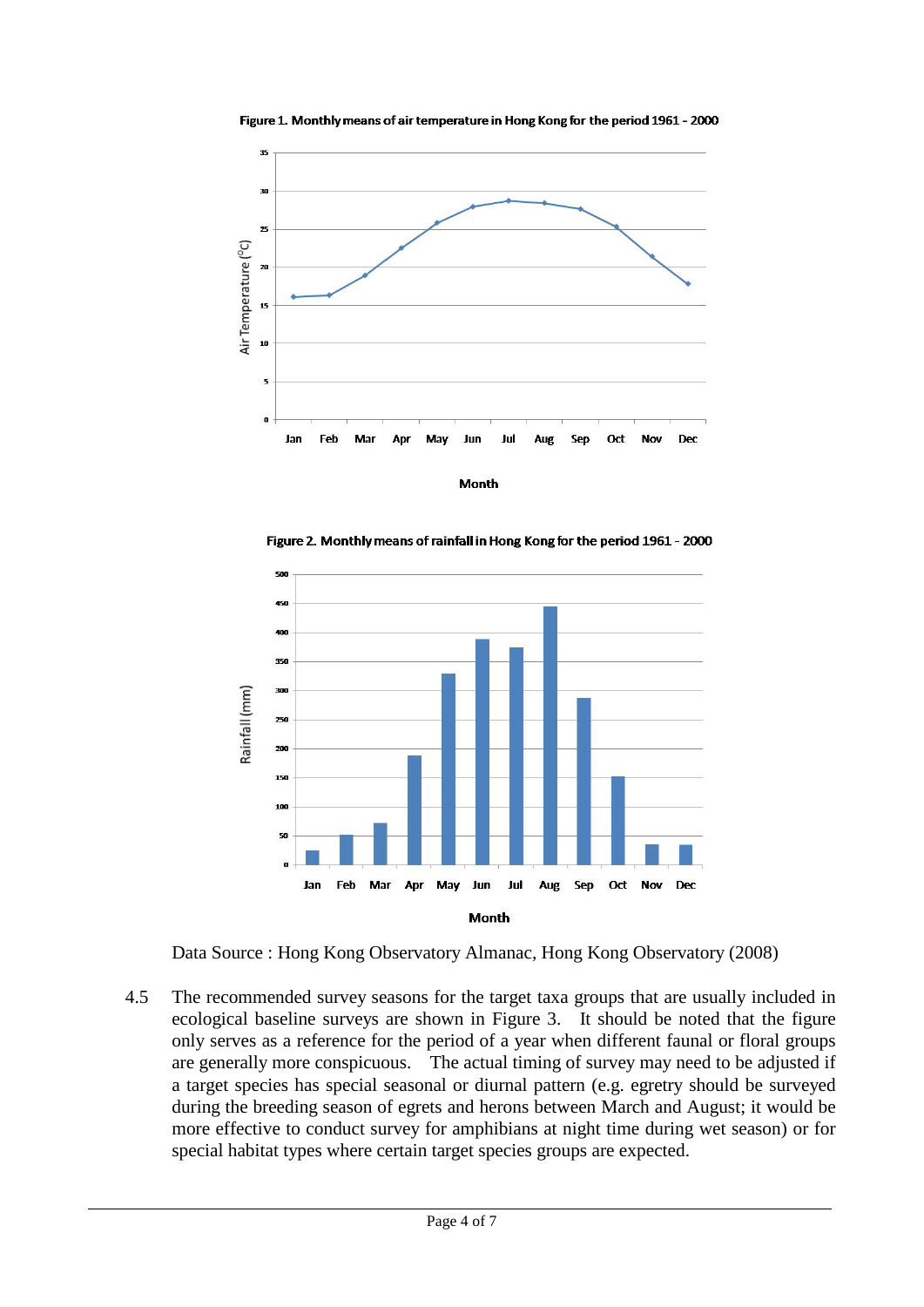### **Figure 3: Time of the year to survey major floral and faunal groups**

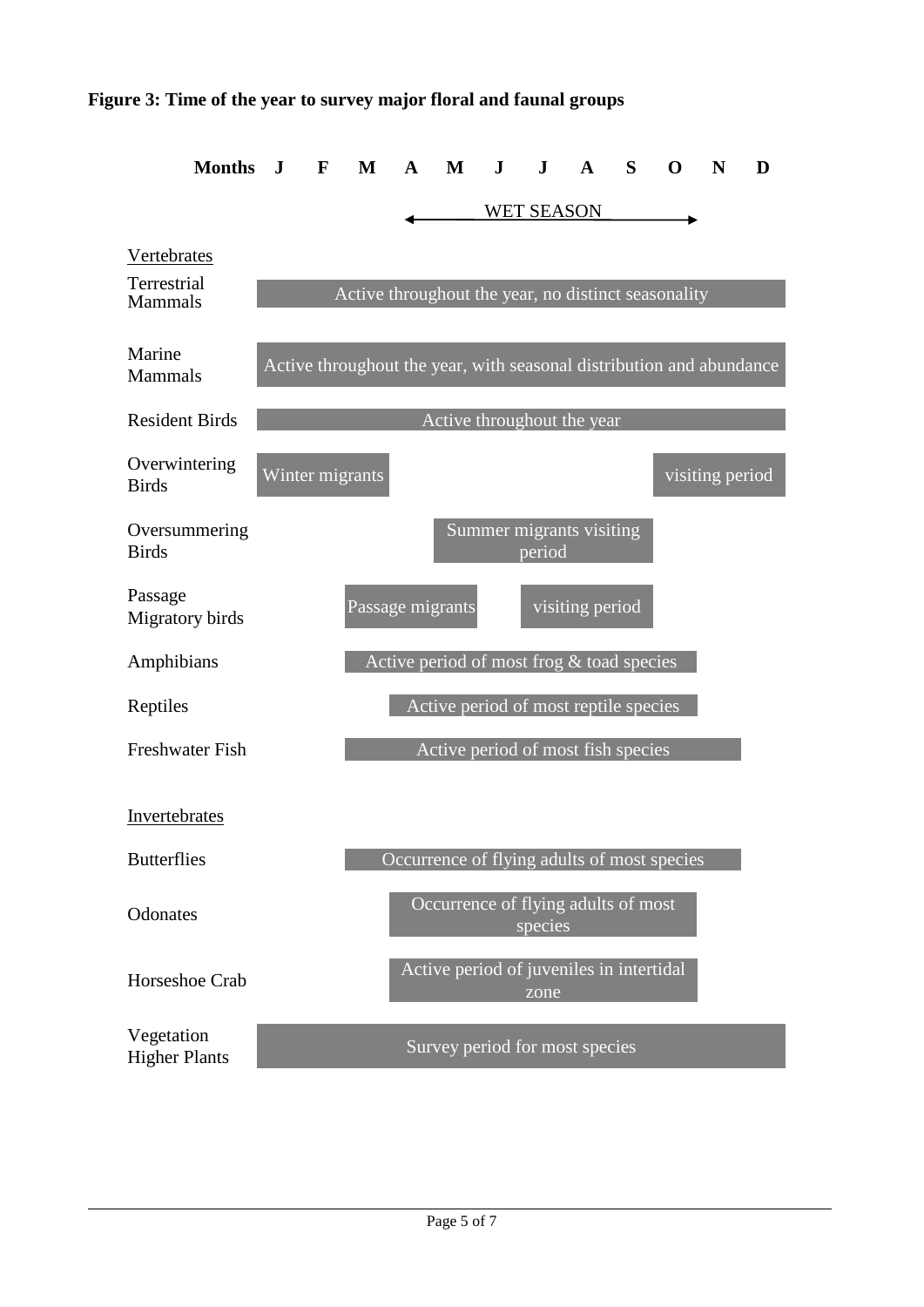## **Types of Survey Period**

- 5.1 On the basis of the factors described in Section 3.3 above and the seasonal patterns of target taxa groups reviewed in Section 4.4 and 4.5, the duration of an ecological baseline survey required will be determined and defined in the study brief. A 4-month ecological baseline survey will generally be required as long as some ecological impacts are anticipated from the proposed development. More specific considerations in respect of the determination of different survey durations are given below:
	- (a) 4-month survey
		- The study area consists of common habitats.
		- The 4-month period should provide reasonable amount of information on general wildlife use of the study area.
		- Some surveys in the wet season are necessary if there are stream courses or wetlands in the study area.
	- (b) 6-month survey
		- The study area consists of relatively diverse habitats and species.
		- A certain extent of seasonal patterns in wildlife use of the study area is anticipated.
		- Some surveys in the wet season are necessary if there are streams courses or wetlands in the study area.
	- (c) 9-month survey
		- The study area consists of diverse habitats and species.
		- A certain target species with marked seasonality is likely to be present in the study area.
- 5.2 The above requirements could vary from case to case depending on the wildlife groups and locations to be surveyed, and will be specified in the study brief issued under the EIAO. Having said that, in the event of a planning application has to be made in parallel, the project proponent is reminded of the Town Planning Board Guidelines for Application for Developments within Deep Bay Area under Section 16 of the Town Planning Ordinance (TPB PG-No. 12B (Revised April 1999)), which also has a special requirement for field investigation normally covering a period of not less than 12 months.

# **6. Survey Programme**

- 6.1 The project proponent and environmental consultants shall make sure that the entire duration of survey specified in the EIA study brief is well covered to take into account the temporal variations and seasonality, if any, of different target taxa groups
- 6.2 To fulfil the requirements of TM in providing adequate and accurate ecological baseline information (TM Annex 16 Section 5.1), the surveys or samplings for individual target taxa groups should be conducted at appropriate timing and frequencies. For target taxa groups which show little variations over time (e.g. woody plants and corals), they could be surveyed at any time of the survey period. However, for taxa groups which fluctuate greatly in abundance (e.g. birds) or are difficult to detect (e.g. some cryptic or secretive